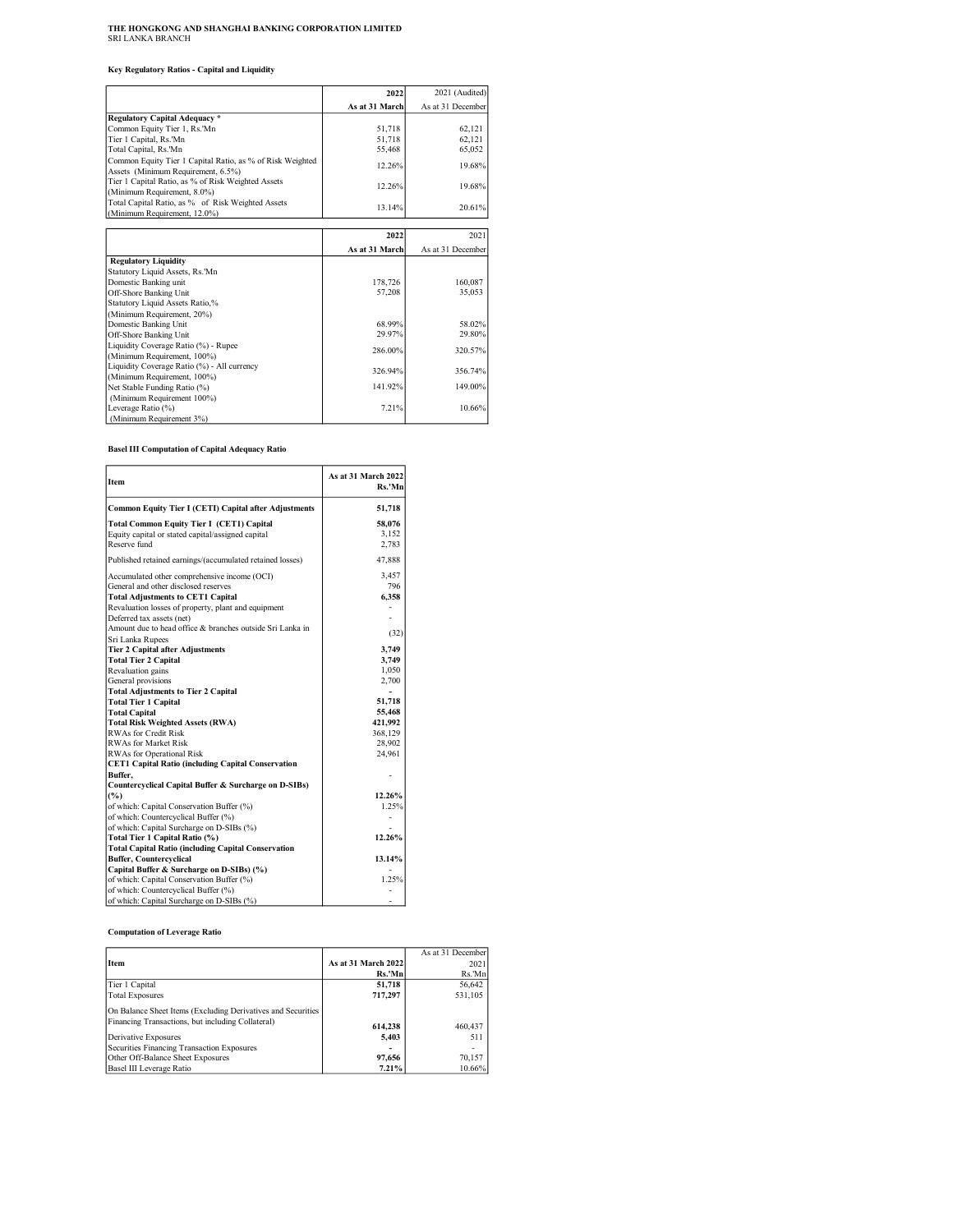## Basel III Computation of Liquidity Coverage Ratio (All Currency)

|                                                              | As at 31 March 2022 |          | As at 31 December 2021 |          |  |
|--------------------------------------------------------------|---------------------|----------|------------------------|----------|--|
|                                                              | Rs'Mn               |          | Rs'Mn                  |          |  |
| Item                                                         | Total               | Total    | Total                  | Total    |  |
|                                                              | Un-weighted         | Weighted | Un-weighted            | Weighted |  |
|                                                              | Value               | Value    | Value                  | Value    |  |
| <b>Total Stock of High-Quality Liquid Assets (HQLA)</b>      | 176,097             | 176,097  | 135,277                | 135,277  |  |
| <b>Total Adjusted Level 1A Assets</b>                        | 176.097             | 176.097  | 135,277                | 135,277  |  |
| Level 1 Assets                                               | 176.097             | 176.097  | 135,277                | 135,277  |  |
| Total Adiusted Level 2A Assets                               |                     |          |                        |          |  |
| Level 2A Assets                                              |                     |          |                        |          |  |
| <b>Total Adjusted Level 2B Assets</b>                        |                     |          |                        |          |  |
| Level 2B Assets                                              |                     |          |                        |          |  |
| <b>Total Cash Outflows</b>                                   | 942.953             | 148,833  | 661,972                | 100,185  |  |
| Deposits                                                     | 149,727             | 14.973   | 124,397                | 12,440   |  |
| Unsecured Wholesale Funding                                  | 258,665             | 102,987  | 177,604                | 70,635   |  |
| Secured Funding Transactions                                 |                     |          |                        |          |  |
| Undrawn Portion of Committed (Irrevocable) Facilities and    | 507,765             | 4,077    | 345,715                | 2,855    |  |
| Other Contingent Funding Obligations                         |                     |          |                        | $\Omega$ |  |
| <b>Additional Requirements</b>                               | 26,796              | 26,796   | 14,255                 | 14.255   |  |
| <b>Total Cash Inflows</b>                                    | 135,853             | 94,971   | 89.837                 | 62,265   |  |
| Maturing Secured Lending Transactions Backed by Collateral   |                     |          |                        |          |  |
| Committed Facilities                                         |                     |          |                        |          |  |
| Other Inflows by Counterparty which are Maturing within 30 L | 111.496             | 92,572   | 74,895                 | 60.803   |  |
| Operational Deposits                                         | 21,923              |          | 12,630                 |          |  |
| Other Cash Inflows                                           | 2.433               | 2,400    | 2.311                  | 1.462    |  |
| Liquidity Coverage Ratio (%) (Stock of High Quality          |                     |          |                        |          |  |
| Liquid Assets/Total Net Cash Outflows over the Next 30       |                     |          |                        |          |  |
| Calendar Davs) * 100                                         |                     | 326.94%  |                        | 356.74%  |  |

# Credit Risk under Standardised Approach - Credit Risk Exposures and Credit Risk Mitigation (CRM) Effects

|                                                               | As at 31 March 2022                                  |                     |                     |                     |                          |             |
|---------------------------------------------------------------|------------------------------------------------------|---------------------|---------------------|---------------------|--------------------------|-------------|
|                                                               | <b>Exposures before</b><br><b>Exposures post CCF</b> |                     |                     | <b>RWA and RWA</b>  |                          |             |
| <b>Asset Class</b>                                            | <b>On-Balance</b>                                    | <b>Off-Balance</b>  | <b>On-Balance</b>   | <b>Off-Balance</b>  |                          | <b>RWA</b>  |
|                                                               | <b>Sheet Amount</b>                                  | <b>Sheet Amount</b> | <b>Sheet Amount</b> | <b>Sheet Amount</b> | <b>RWA</b>               | Density(ii) |
|                                                               | Rs.'Mn                                               | Rs.'Mn              | Rs.'Mn              | Rs.'Mn              | Rs.'Mn                   | Rs.'Mn      |
| Claims on Central Government and CBSL                         | 210,804                                              | 481                 | 210,804             | 10                  | 102                      | 0.05%       |
| Claims on Foreign Sovereigns and their Central Banks          |                                                      |                     |                     |                     |                          |             |
| Claims on Public Sector Entities                              |                                                      | ۰                   | ۰.                  | -                   | $\sim$                   |             |
| Claims on Official Entities and Multilateral Development Bank |                                                      | ۰                   |                     |                     |                          |             |
| Claims on Banks Exposures                                     | 13,978                                               | 114.831             | 13,978              | 32,933              | 11.749                   | 25.05%      |
| Claims on Financial Institutions                              | 3,550                                                | 2,187               | 3,550               |                     | 1.775                    | 50.00%      |
| Claims on Corporates                                          | 217,615                                              | 387,346             | 217,290             | 64,488              | 281,694                  | 99.97%      |
| Retail Claims                                                 | 34.506                                               | 55,169              | 29,949              | 76                  | 23.023                   | 76.68%      |
| Claims Secured by Residential Property                        | 2,567                                                | -                   | 2,567               | ۰                   | 2,567                    | 100.00%     |
| Claims Secured by Commercial Real Estate                      | 34,755                                               |                     | 34,755              | $\Omega$            | 34,755                   | 100.00%     |
| Non-Performing Assets (NPAs)                                  | 622                                                  | 109,302             | 622                 | -                   | 689                      | 110.70%     |
| Higher-risk Categories                                        |                                                      | ۰                   |                     |                     | $\overline{\phantom{a}}$ |             |
| Cash Items and Other Assets                                   | 14.369                                               | $\sim$              | 14.369              | -                   | 11,775                   | 81.95%      |
| Total                                                         | 532,766                                              | 669.316             | 527,884             | 97.506              | 368,129                  |             |

Note : RWA Density – Total RWA/Exposures post CCF and CRM.

# Market Risk under Standardised Measurement Method

| As at 31 March 2022                                      | <b>RWA Amount</b> |
|----------------------------------------------------------|-------------------|
|                                                          | Rs.'Mn            |
| (a) RWA for Interest Rate Risk                           | 2.147             |
| General Interest Rate Risk                               |                   |
| (i) Net Long or Short Position                           | 2.147             |
| (ii) Horizontal Disallowance                             |                   |
| (iii) Vertical Disallowance                              |                   |
| (iv) Options                                             |                   |
| Specific Interest Rate Risk                              |                   |
| (b) RWA for Equity                                       |                   |
| (i) General Equity Risk                                  |                   |
| (ii) Specific Equity Risk                                |                   |
| (c) RWA for Foreign Exchange & Gold                      | 1.466             |
| Capital Charge for Market Risk $[(a) + (b) + (c)] * CAR$ | 28.902            |

## Operational Risk under Basic Indicator Approach

|                                                           | Capital | <b>Gross Income</b>                 |          |        |  |
|-----------------------------------------------------------|---------|-------------------------------------|----------|--------|--|
|                                                           | Charge  | For the period ending 31 March 2022 |          |        |  |
|                                                           |         | 1st Year                            | 3rd Year |        |  |
|                                                           | Factor  | Rs.'Mn                              | Rs.'Mn   | Rs.'Mn |  |
| The Basic Indicator Approach                              | 15%     | 20.151                              | 20,006   | 22.245 |  |
| Capital Charges for Operational Risk (LKR'Mn)             |         |                                     |          |        |  |
| The Basic Indicator Approach                              | 3.120   |                                     |          |        |  |
| <b>Risk Weighted Amount for Operational Risk (LKR'Mn)</b> |         |                                     |          |        |  |
| The Basic Indicator Approach                              | 24.961  |                                     |          |        |  |